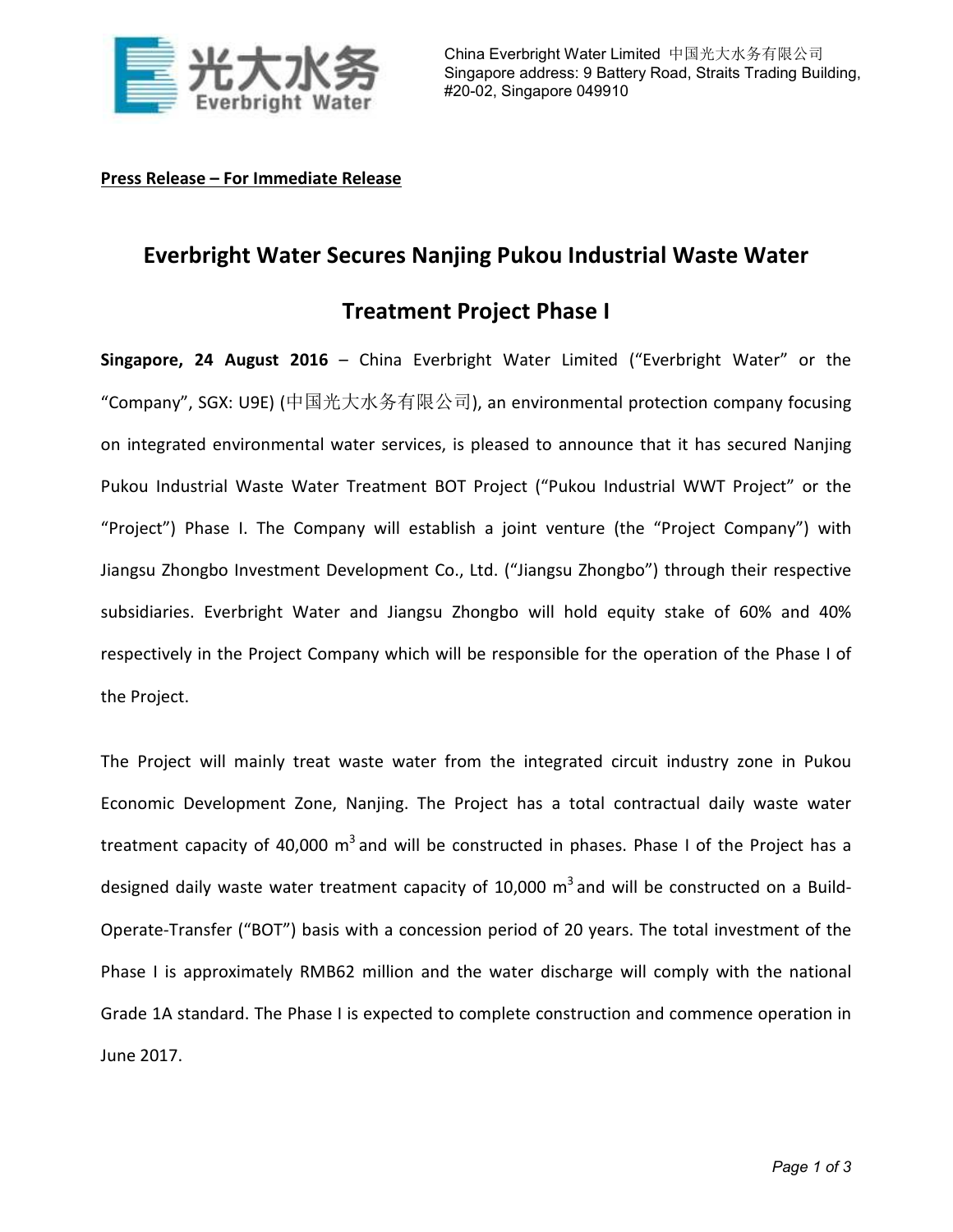

**Mr. Wang Tianyi, Executive Director & Chairman of Everbright Water**, said: "Everbright Water has already secured Nanjing Pukou Waste Water Treatment Project (Phase I, II and upgrade), Nanjing Liuhe Waste Water Treatment Project (Phase I and II) and Nanjing Pukou Reusable Project with a total designed daily treatment capacity of 140,000  $\text{m}^3$ . Winning of this Pukou Industrial WWT Project would further increase Everbright Water's scale of water projects in Nanjing as well as enhance Everbright Water's brand influence in Nanjing and the surrounding areas. It is also of great strategic significance to the Company in expanding its business areas. Everbright Water will continue to uphold engineering excellence, first-class technical standards and efficient management style to contribute to the economic development and green ecology in Nanjing city and Jiangsu province."

**-END-**